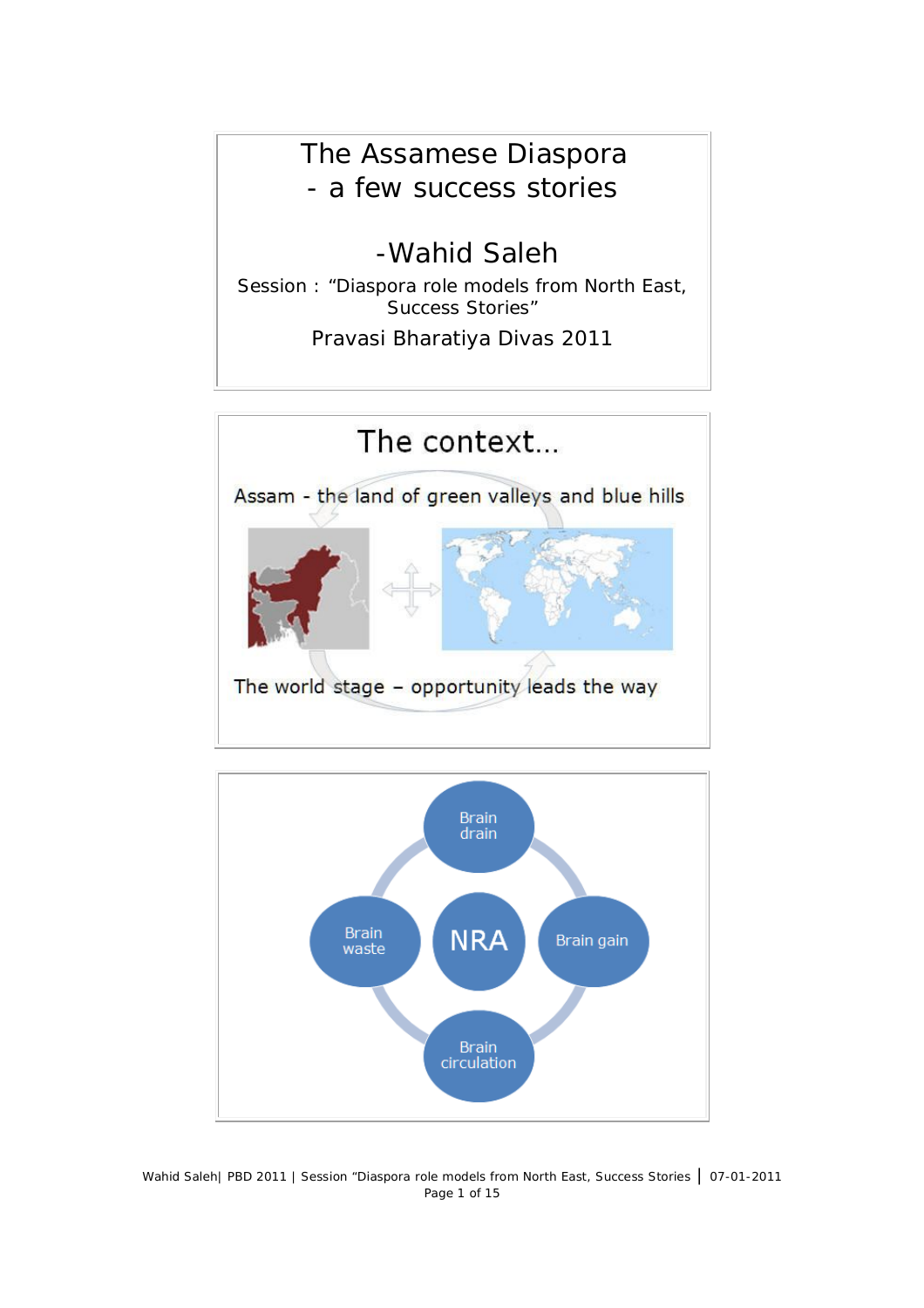#### The Assamese Diaspora - a few success stories **Interaction with students/youth of the North East** Background paper prepared by Wahid Saleh, The Netherlands

Compared to NRIs/PIOs from other states of India, the number of Assamese who settled abroad is small. But there is a global presence of Assamese Diaspora and most members of this community are doing well. The Assamese Diaspora, on an individual basis is active in supporting people back home, be it by paying the tuition fees of brothers and sisters, medical bills of parents, regular financial support of the family and support of an educational institution. The handful of Assamese expatriates, mostly wage-earners in private industry, or in academia, and a few professionals who have done relatively well are hardly in a position to become investors and entrepreneurs in Assam.

When we speak of investment – we speak of money, however there has been a shift in perception in the term "investment". In this age of information and technology, what one holds between the ears is as valuable as the traditional monetary investment.

Today the educated youth with their degree's and diploma's have a choice. The choice is to go away from their home in search of a greener pasture elsewhere. This helps them to enrich their prospects in life in a rich society and to use their capacity fully. This many may term as brain drain. It is considered brain drain for the mother country when persons go abroad and get professionally & financially well established, they and the country of their residence gains but not the motherland.

The other choice is to stay at home but because of limited number of well paid jobs matching their qualifications and experience they may not be able to contribute substantively to national development. Some scholars call this a brain waste. But why do many of these same people do very well when they go abroad? According to me significant reasons why they excel once they leave India are as follows (in random order):

Disciplined job environment, recognition and reward for good performance, motivation, dignity of labour, reasonable tax structure, defendable property rights, reliable conflict resolution processes, freedom from onerous governmental restrictions, absence of interference and corruption, fair labour laws and regulations, reliable infrastructure and utilities, good transportation, uninterrupted power, water and waste systems, and rule of law for all citizens.

While the scholars still argue about brain drain or brain gain there are two new possibilities in which the Diaspora can contribute to the development of their homeland.

First, it is brain gain – when the emigrants after their study and a few years experience return to the motherland either to establish their own business or to be employed either in the public or in the private sector. This way their experience and know-how are of extra importance to the homeland. <sup>1</sup>|<sup>2</sup>.

<sup>1</sup> http://www.guardian.co.uk/world/2008/apr/20/india.globaleconomy

Wahid Saleh| PBD 2011 | Session "Diaspora role models from North East, Success Stories | 07-01-2011 Page 2 of 15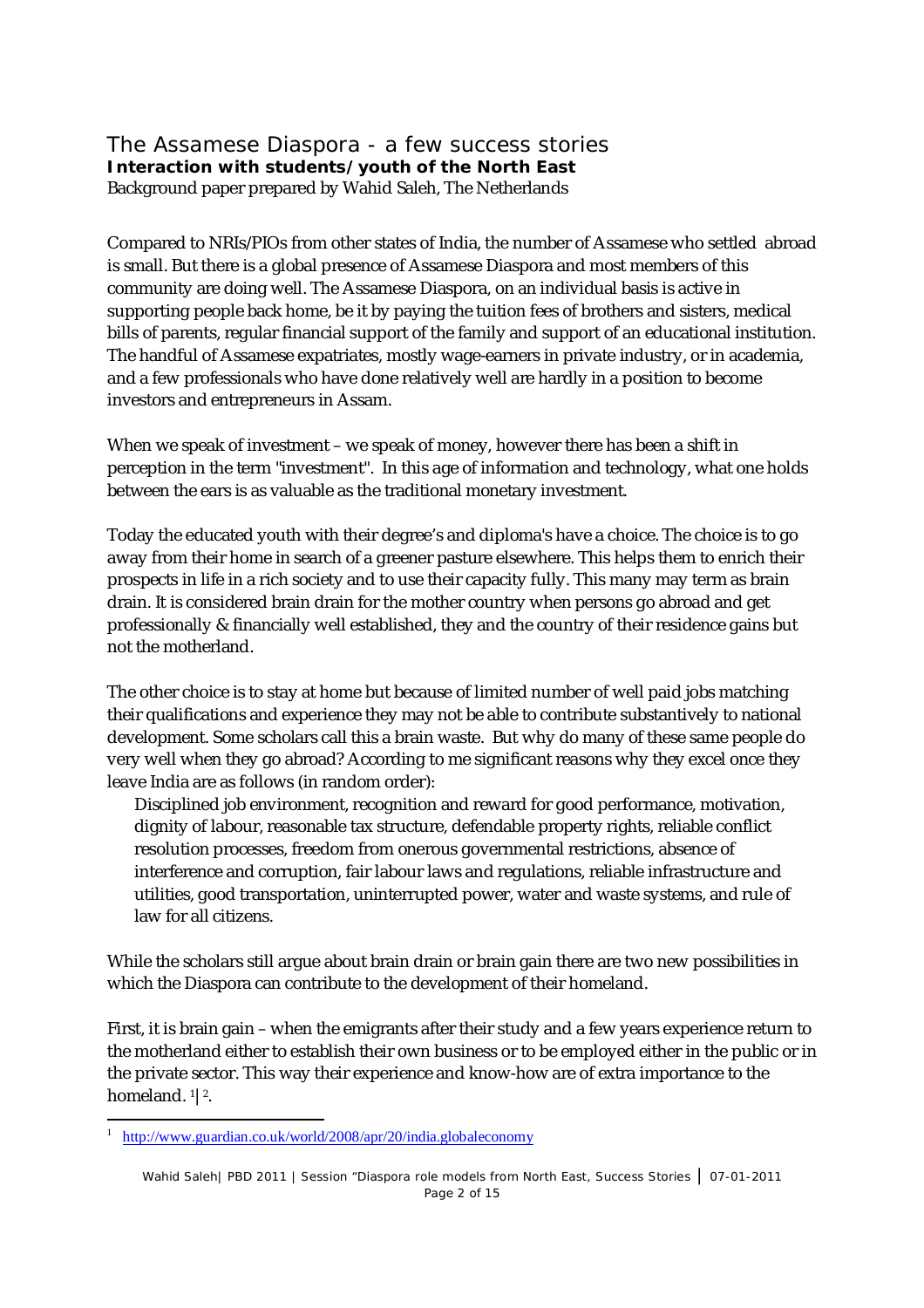The second group is the "brain circulation" - persons who have left the country and are now professionally & financially well established in a foreign country. But they are fully engaged with and are contributing towards development of their motherland. The vitality of emerging India attracts skilled immigrants homeward. Even when they choose not to return home, they are serving their motherland, by linking businesses from their country of residence with India. Movement of talent and skill benefits both the *Karmabhumi* as well as the *Janmabhumi*.

Here are few examples of Assamese Diaspora who went abroad and have made their mark in a foreign country. These are random examples. Some of them have returned home. Some have settled down abroad. Some of them are contributing through investment by establishing factories, production capacities etc. Others are contributing through their expertise and ideas. Some examples are from contribution from Assamese Diaspora as a group and other examples are of individuals who have climbed up the social ladder.

## 1. Assam Foundation of North America <sup>3</sup>

Assam Foundation of North America, Inc. (AFNA) is a publicly supported non-profit organization with foundation status serving since 1982. AFNA encourages and facilitates organizational and individual efforts to further mutual understanding and co-operation between Assam and North America (USA and Canada).

#### Projects supported by AFNA:

AFNA has been supporting a number of educational institutions and orphanages for the underprivileged children. Some of the projects supported are:

• Friends<sup>4</sup> - A magazine for the students and youths of North East India, in cooperation with FASS.

## Support a Child <sup>5</sup>

With this program, an individual can sponsor educational cost of a child, who without the sponsorship may not be able to complete his/her education. The objective of this initiative is to build a bond between the expatriates and the people back home.

• Society for Social Transformation and Environmental Protection (sSTEP)  $\circ$  | 7 Society for Social Transformation and Environmental Protection (sSTEP) is a development organization working on both urban and rural poverty issues in Guwahati. The organization is formed by some consceinsous Gauhati University student volunteers in the District Primary Education Programme ( Sarva Siksha Abhiyan). The experience of extreme deprivation of the poorest they interacted with during their field work across Assam has motivated them to establish this society.

<sup>-</sup>2 http://news.bbc.co.uk/2/hi/south\_asia/5290494.stm

<sup>3</sup> www.assamfoundation.net

<sup>4</sup> http://magazine.assamfoundation.net/index.php?option=com\_content&view=article&id=1&Itemid=3

<sup>&</sup>lt;sup>5</sup> www.assamfoundation.net/index.php?option=com\_content&view=article&id=67&Itemid=66

<sup>&</sup>lt;sup>6</sup> http://www.sstep.org.in

<sup>7</sup> http://www.assamfoundation.net/index.php?option=com\_content&view=article&id=55:sstep&catid=37:ruraldevelopment-project&Itemid=28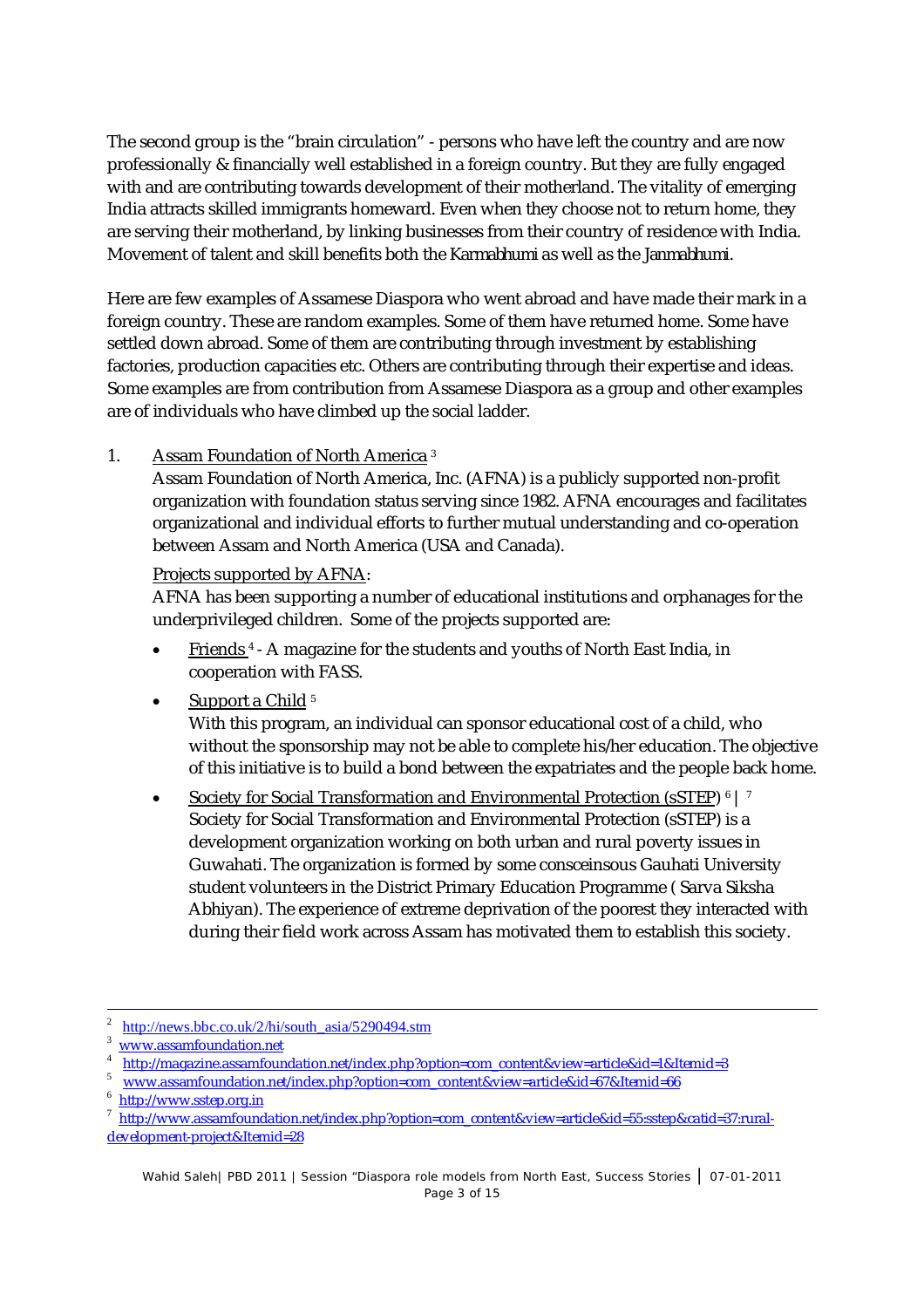## 2. Friends of Assam & Seven Sisters 8 | 9

Friends of Assam & Seven Sisters (FASS) is a non-profit international think tank of Assamese Diaspora. FASS offers a common platform for the people and all friends and well-wishers of North East India to respond and work for the common good of the people of the North East.

#### Some of the activities of FASS:

- The Audio Video Children Story has Assamese recording and Assamese script and will help the children with learning the language and increasing (the) vocabulary. The online version of the story of the "First well" is available at. 10
- Flash Cards is a unique way to learn the basics of the Assamese language. The cards are designed to teach the basics of the language through Roman as well as Assamese script. A company from Guwahati has taken over the marketing of the product in Assam.
- Besides two International Seminars organized in Assam where many NRA's participated, FASS also organizes seminars in Assam on subjects like:
	- Exploring the US market for local entrepreneurs
	- Job opportunities in the Middle East  $11$
	- School psychologist's role in grooming children <sup>12</sup>
- Spectacular live interactions of school children from Assam, Meghalaya and Manipur with Space Astronauts from their shuttle.<sup>13</sup>
- The live interaction with astronaut Mike Fincke with different school and college students who during his visit to Assam laid the foundation stone of a guest house at Parijat Academy near Guwahati.<sup>14</sup> | <sup>15</sup>
- Friends A magazine for the Students and Youths of North East India - in collaboration with AFNA.

It is a publication with an objective to connect the NRIs hailing from the North East India with the students and youths presently residing there. Friends is a knowledge sharing network involving experts in diverging fields spreading across the globe to share their stories, work experiences and knowledge. Through their writings they try to inspire, guide and encourage the youth, to help them explore new territories in their career paths, providing inspiration and direction in their educational fields. The

www.friendsofassam.org

<sup>9</sup> http://fass.infoedindia.com/

<sup>10</sup> http://www.bookbox.com/view\_online.php?pid=164&free=Y

<sup>11</sup> http://www.assamtribune.com/scripts/details.asp?id=sep0108/City3

<sup>12</sup> http://www.assamtribune.com/scripts/details.asp?id=aug0808/City1

<sup>13</sup> http://friendsofassam.org/mitro/Mitro1.pdf Page 7

<sup>&</sup>lt;sup>14</sup> http://www.thehindu.com/sci-tech/article18809.ece

<sup>&</sup>lt;sup>15</sup> http://www.assamtimes.org/hot-news/3374.html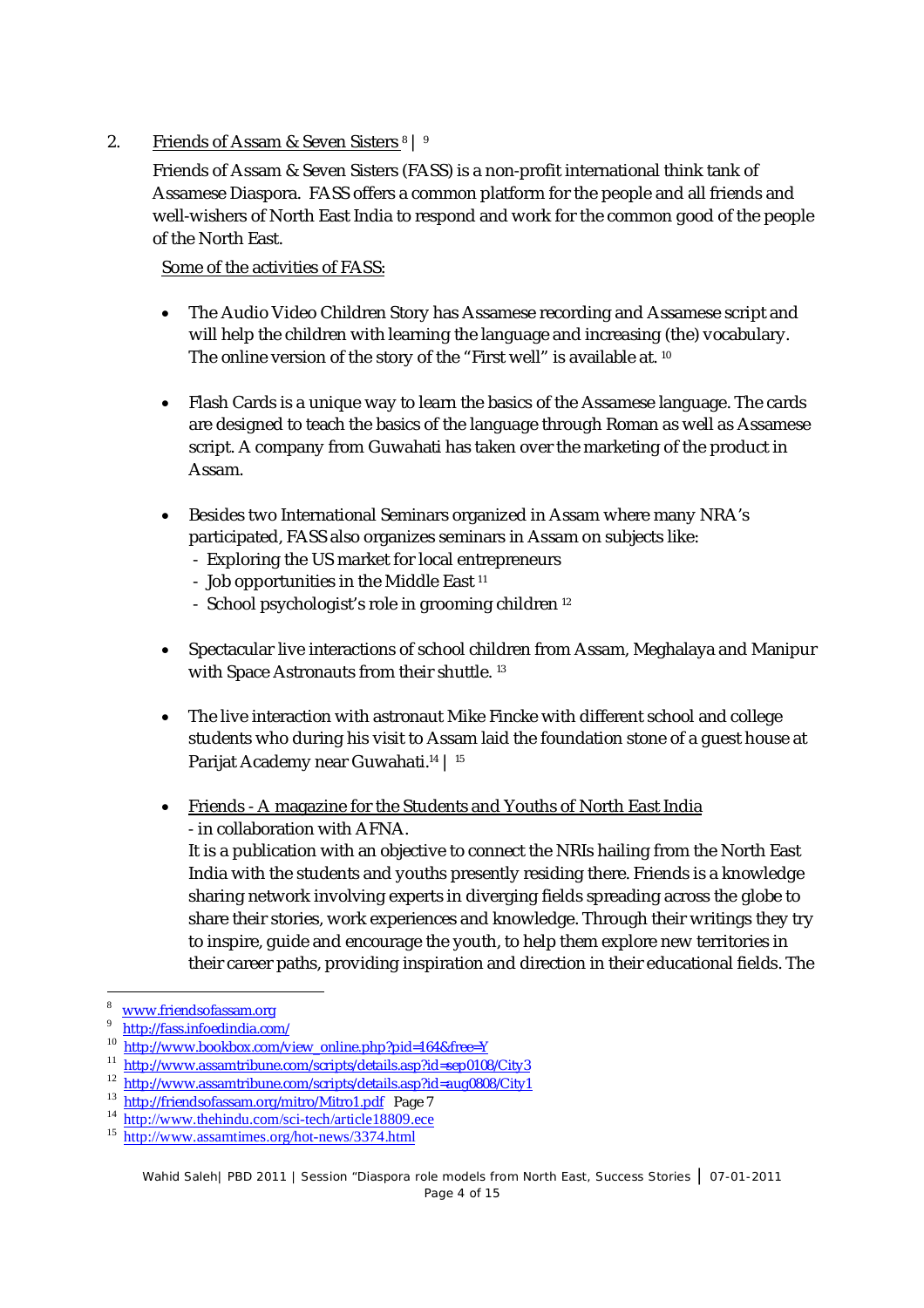first issue of "Friends" was published in January of 2010. Last year Friends supported the following projects:

#### Jeevan magazine 16 | 17

Jeevan is a unique effort to spread a positive message in an environment of despair and anguish. Most of the articles in Friends are translated and published in Assamese by Jeevan. Mr. Suresh Ranjan Goduka, the founder of Jeevan has been recently honoured as one of India's 35 youth icons by the India Today group.

## Mr Uttam Teron <sup>18</sup> | <sup>19</sup>

Friends is actively supporting Mr Uttam Teron by publishing several inspiring news of Parijat Academy, about the volunteering work undertaken by scores of gifted volunteers from all over the world, who came and spent valuable time with the children.

Friends covers information of various scholarships awarded by different organisation.

- Assam Foundation of North America support a child.
- Scholarship by North South Foundation, USA 20
- Scholarship by Foundation for Excellence, USA 21

Friends is collaborating with team "Xomidhan".

- Promoting the site "Dwindlings", a knowledge portal of career information.<sup>22</sup>
- Promoting "Sakori.org" a portal for job information. <sup>23</sup>
- FASS also supports several schools in Assam.
- 3. AssamNet <sup>24</sup>

AssamNet is the oldest Assamese electronic mailing list in the world. This list is for general discussions concerning Assam, Assamese and the Northeast of India. The mailing list was started in 1985 by Dr. Jugal Kalita with the help of Babul Gogoi and Dipankar Talukdar. It is primarily an intellectual forum for discussions on Assam and related topics. AssamNet and assam.org began as two separate mailing lists during a time when the word "Internet" was still in its infancy. AssamNet (1985) was pioneered and maintained by Dr. Jugal Kalita and assam.org (1990) by Deepankar Talukdar. The two mailing lists merged in 1998, and a unique and expanding mailing list was born.

<sup>&</sup>lt;sup>16</sup> http://www.assamtimes.org/knowledge-development/3915.html

<sup>17</sup> http://indiatoday.intoday.in/site/Story/113874/Cover%20Story/suresh-ranjan-goduka-for-better-or-for-verse.html

<sup>&</sup>lt;sup>18</sup> http://www.parijatacademy.org/

<sup>&</sup>lt;sup>19</sup> http://www.parijatacademy.blogspot.com

<sup>&</sup>lt;sup>20</sup> www.northsouth.org

<sup>&</sup>lt;sup>21</sup> www.ffe.org

<sup>&</sup>lt;sup>22</sup> www.dwindlings.net

<sup>23</sup> www.sakori.org

<sup>&</sup>lt;sup>24</sup> www.assamnet.org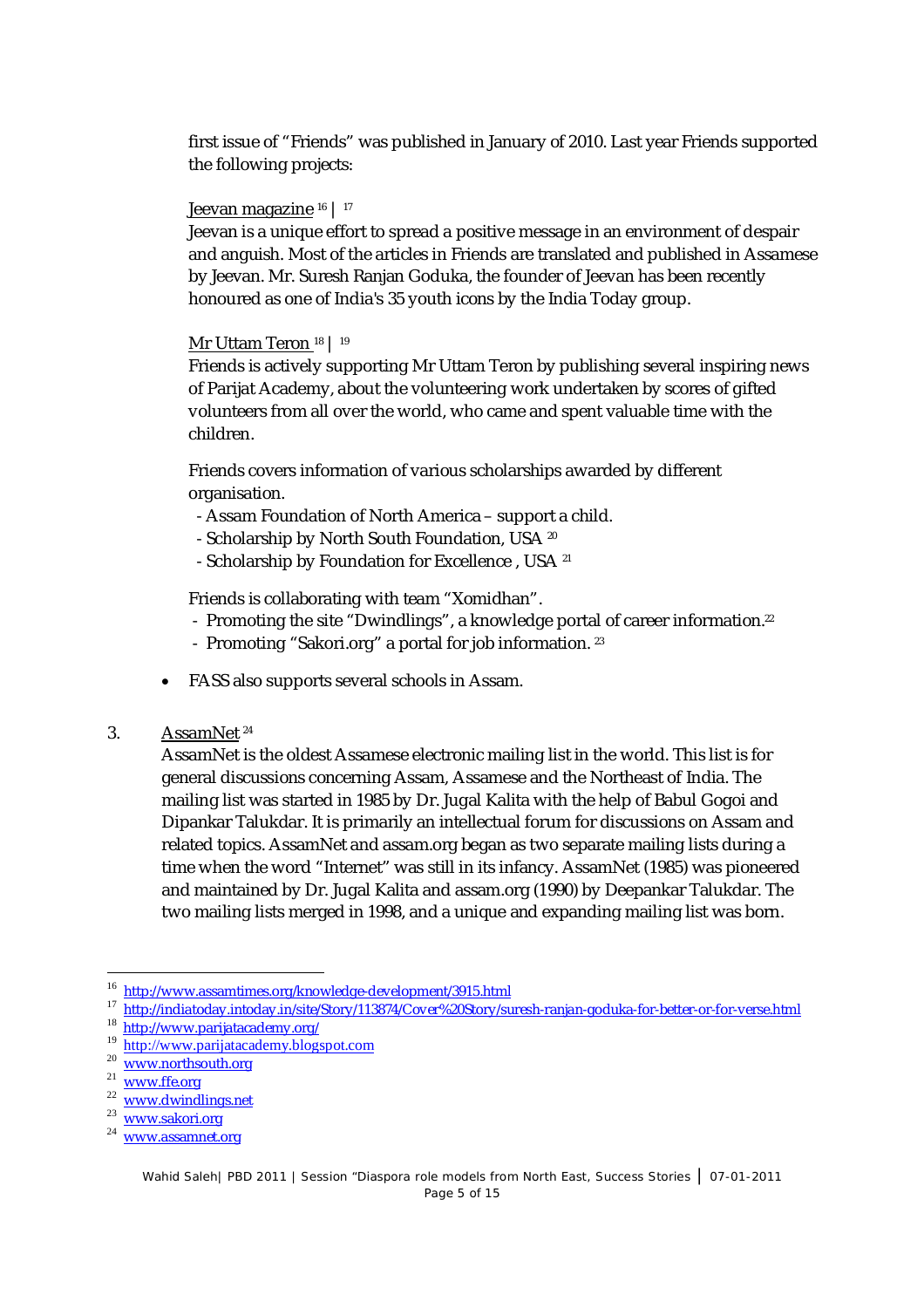## 4. North East India Research Forum <sup>25</sup>

North East India Research Forum is for all the researchers who hail from beautiful north eastern part of our country and who are involved in scientific research in various institutes in different parts of the globe. This forum was created on 13th November 2004. It mainly comprises of the researchers belonging to North East India .

## 5. 'XOBDO' <sup>26</sup>

Xobdo means sound or word in Assamese. Xobdo is a registered society. It is a non-profit organization formed by a group of volunteers located in various parts of the globe. Their common interest is to promote the languages of North-East India in the cyberworld. Members of Xobdo are collaborating to construct and maintain this website. Xobdo is open for discussion with interested parties in similar projects.

In March, 2006 the Xobdo team began working on the online English and Assamese bidirectional dictionary. Currently, Xobdo has a number of North-Eastern languages like Bodo, Dimasa, Garo, Karbi, Meereilon, Mising, Nagamese, Tai etc,. The Assamese dictionary has now more than 32000 words. As of now, members and the total number of volunteers registered with Xobdo is more than 1350. Xobdo has started an online course to learn Assamese.

## 6. Xomidhan <sup>27</sup>

Xomidhan is a group of enthusiasts from Assam who have come together to contribute meaningfully and in a concerted way for the development of the youth of our region. Their mission is to bring the non-residential Assamese community on one platform and leverage their experience and expertise in developing the careers of the youths of Assam - help them take informed decisions about their careers, become more employable and so on. Their core activity is Career Counseling of the students and they urge professionals to register with them and offer suitable career advice to students seeking advice in their respective areas.

## 7. Xophura(সঁফু ৰা) 28

The Web-Site of Xophura(সঁফুৰা), is a digital archive on Assam, and Assamese culture and literature. Xophura in Assamese means "Treasure box". It is an effort to build up an archive to reflect and preserve the vast socio-literary heritage of the North East. Xophura is the brainchild of Pallav Saikia and his wife Maitreyee Das, IT-specialists, working in the USA. It was first developed in Assamese ASCII fonts. To make it accessible to the public Pallav redesigned the site and uploaded the contents in Unicode.

## 8. Indian Cancer Care Network <sup>29</sup>

Indian Cancer Care Network is dedicated to helping Cancer patients with Cancer Care and Treatment information in India and abroad. ICCN offers 24x7 email support and

-

27 http://www.xomidhan.org

<sup>25</sup> www.neindiaresearch.org

<sup>26</sup> www.xobdo.org

www.xophura.org

www.cancercare.net.in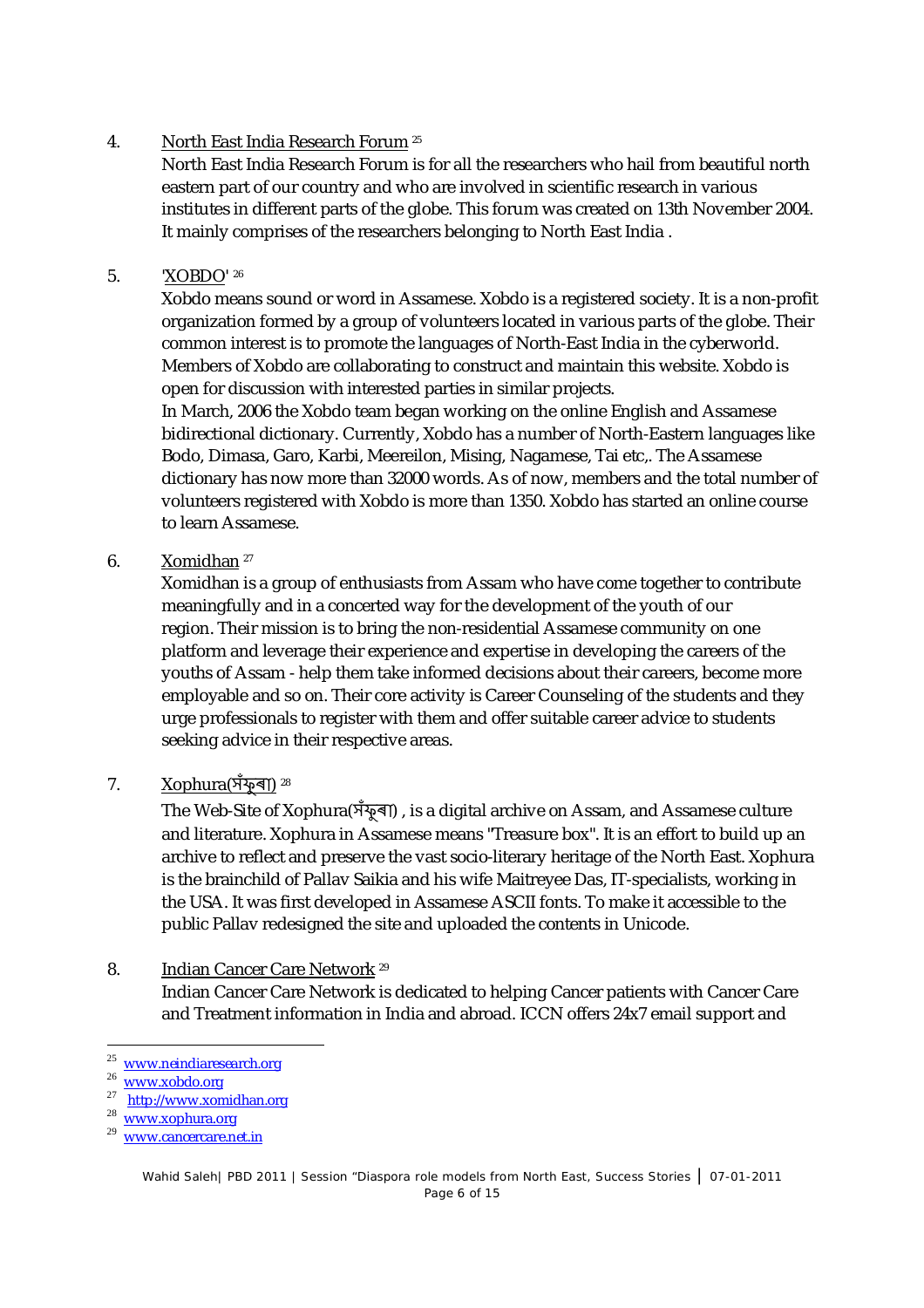physical support in a few centers. It Organizes awareness and early Cancer detection camps. ICCN is based upon an idea initiated by Mr. Vavani Sharma, an entrepreneur from the USA. ICCN is supported by both NRI's as well as local people of the North East. It started its activities on 10<sup>th</sup> January 2010. In one year ICCN has achieved the following:

- ICCN has five physical support centers (three in Assam, one in Bihar and one in Karnataka). Currently they are working to start one support center in Gujarat, one in Orissa and one in Manipur, another one in Assam with collaboration with local NGO).
- ICCN has 79 doctors (Providers) from 10 different hospitals.
- Volunteers of ICCN have consulted 500 plus patients in 2010, most of them were from NER and Assam.
- ICCN organized 5 awareness and detection camps in 2010. Two of them were in cooperation with others. ICCN has participated in another 3 camps organized by other organizations.
- So far ICCN provided online support to one patient from Bangladesh and two from Bhutan. This is outside their boundary.
- In ICCN.TV, provides approximately 10 hours of multi-language video contents and the plan is to create 300 hours in the next two years in Indian local languages.
- 9. Simanta Das, The Netherlands 30 | 31

Mr. Simanta Das is an entrepreneur at heart with financial engineering skills. He is the founder and chairman of Ayursundra, a low cost, high quality healthcare delivery system in India and CEO of the Stalhmarg Group, which he founded with three partners. Mr. Das's last position was the Chief Strategy and Technology officer for Kempen & Co, a boutique investment bank. Prior to this, Simanta was the Global Head of the Healthcare Innovation Group, ABN AMRO, responsible for developing a cross-industry multi-disciplinary platform for clients across the healthcare space, including companies such as Philips, Tata and BUPA. He also played an active part in several M&A transactions across sectors including Healthcare, Technology (Information and Mobile) as well as FMCG and Energy, often focused on financial engineering of the deals and strategy setting.

Prior to ABN AMRO, Mr. Das worked in Strategy and Finance in Arthur Andersen., where he over the years carried out several M&A scenario planning sessions, corporate due diligences and change management roles across sectors including Healthcare

 $30$ <sup>30</sup> www.stalhmarg.com

<sup>31</sup> http://www.ehealthonline.org/articles/article-details.asp?Title=Ayursundra%20to%20open%20first-of-itskind%20lifestyle%20clinic%20in%20Guwahati&ArticalID=2408&Type=NEWS%20REVIEW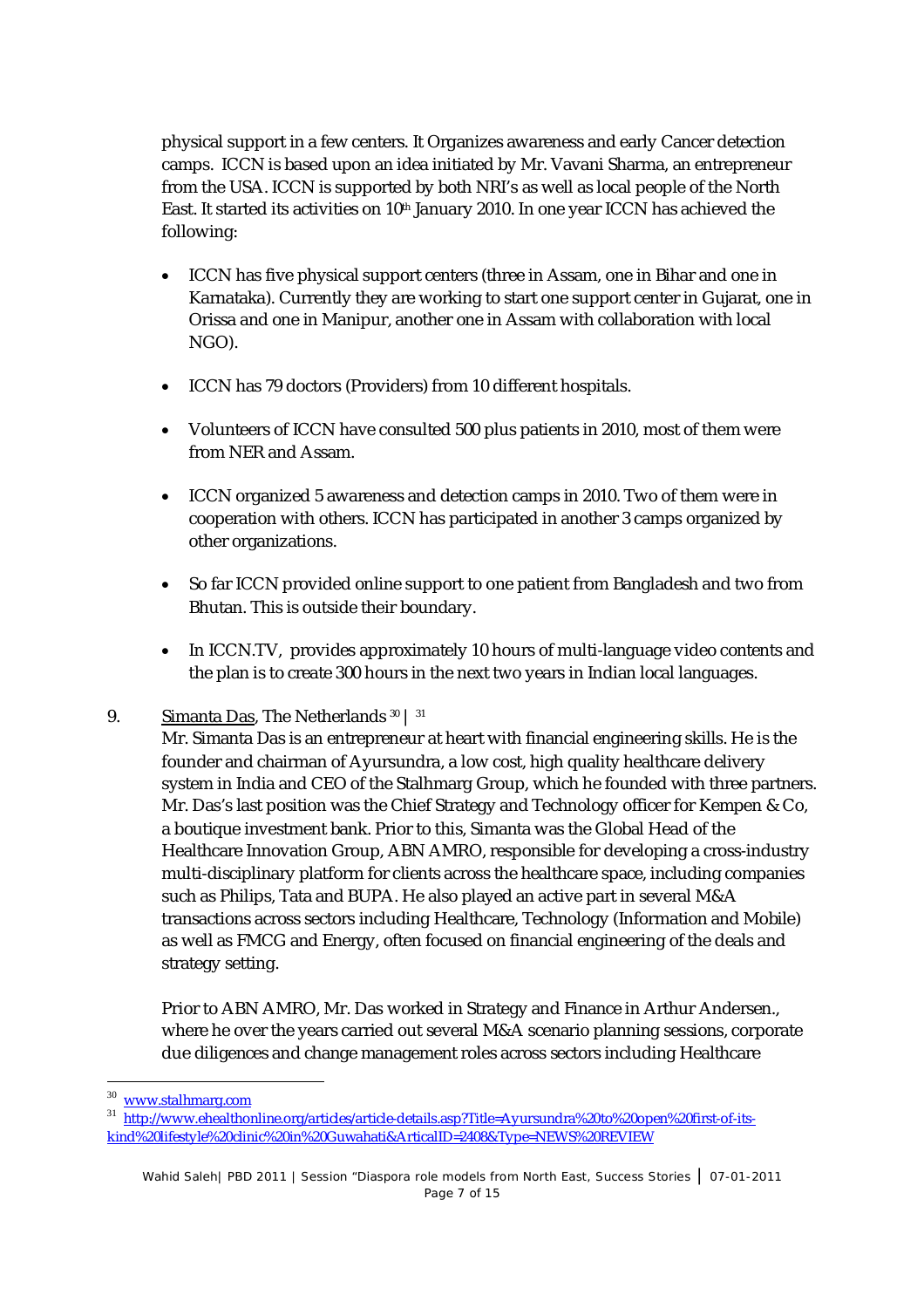Technology, Renewable Energy & Digital Media and Streaming. Simanta is an eternal student of Quantum Physics, while having his management skills sharpened at the MIT, Sloan School of Management in Boston.

Ayursundra has gone live with it's 21,000 sqft state of the art One Stop Medical Centre in the heart of Guwahati with spokes in some of the suburbs, with the focus on making quality healthcare affordable. Shortly in the coming months, Ayursundra will bring one of Philips most advanced Cath labs for Cardiac care in Guwahati. Further, Ayursundra is also in the process of opening their first multi-super specialty hospital in the region with many others to follow.

#### 10. Mrs. Rita Saikia, UK 32

Mrs. Saikia is based in the UK. She established Genesis Printers & Publishers Pvt. Ltd. at Guwahati. This is a high end printing press and exports printing jobs. She was the first to bring in latest technology in printing in Assam.

She setup in 1998 North East Graphics, the first Process House in the North East India. With the installation of this unit, the colour jobs going outside Assam stopped considerably. The company created fresh business for colour printing within the region. North East Graphics has acted as a catalyst in generating all kinds of quality printing throughout North East India. As a sequel to the formation of North East Graphics, Genesis Printers was incorporated in 2001. The company commissioned the first 4-colour Printing Press in this region towards the end of 2001. Genesis Printers is the first Printing Company from this region to export printing services abroad.

#### 11. Yasobanta Mahanta, Austria <sup>33</sup>

The motto of Yasobanta Mahanta, managing director of a four star hotel in Austria is "Thinking big, a dream costs nothing". He is thinking big and also realizing his dreams. Yasobanta Mahanta from Assam worked as a trainee chef in a Chennai hotel for a few months before flying off to Austria with just US\$ 20 as capital in his pocket. After training, he earned a Master Chef award from the Austrian Hotel Association. In 2002, he bought his first four-star hotel with an Austrian partner. Now he owns his own four star Dorfpark (Trend Hotels) in Götzis, a charming and scenic village in Vorarlberg, Austria. With Dorfpark, he maintains the local flavour and introduces Indian dishes that have become very popular. He has worked hard to achieve his dreams. Mr. Mahanta is now an excellent ambassador of Indian culture and cuisines abroad.

In Assam, Mr. Mahanta is opening a 30 bedded hospital and road side amenity in Helem (near Gohpur – on NH52) in his native place. The project is under construction and completion target is April 2012. Assam Finance Corporation is financing the project and 40% is his own equity. The second project is his TV serial TRIPTY. TV channel DY365 is broadcasting his program every Sunday at 15:30 and Wednesday 21:00. This serial about the life style of local people and tourism related industries of Austria is the meeting point

www.genesisprint.co.in

<sup>33</sup> http://www.hotel-dorfpark.at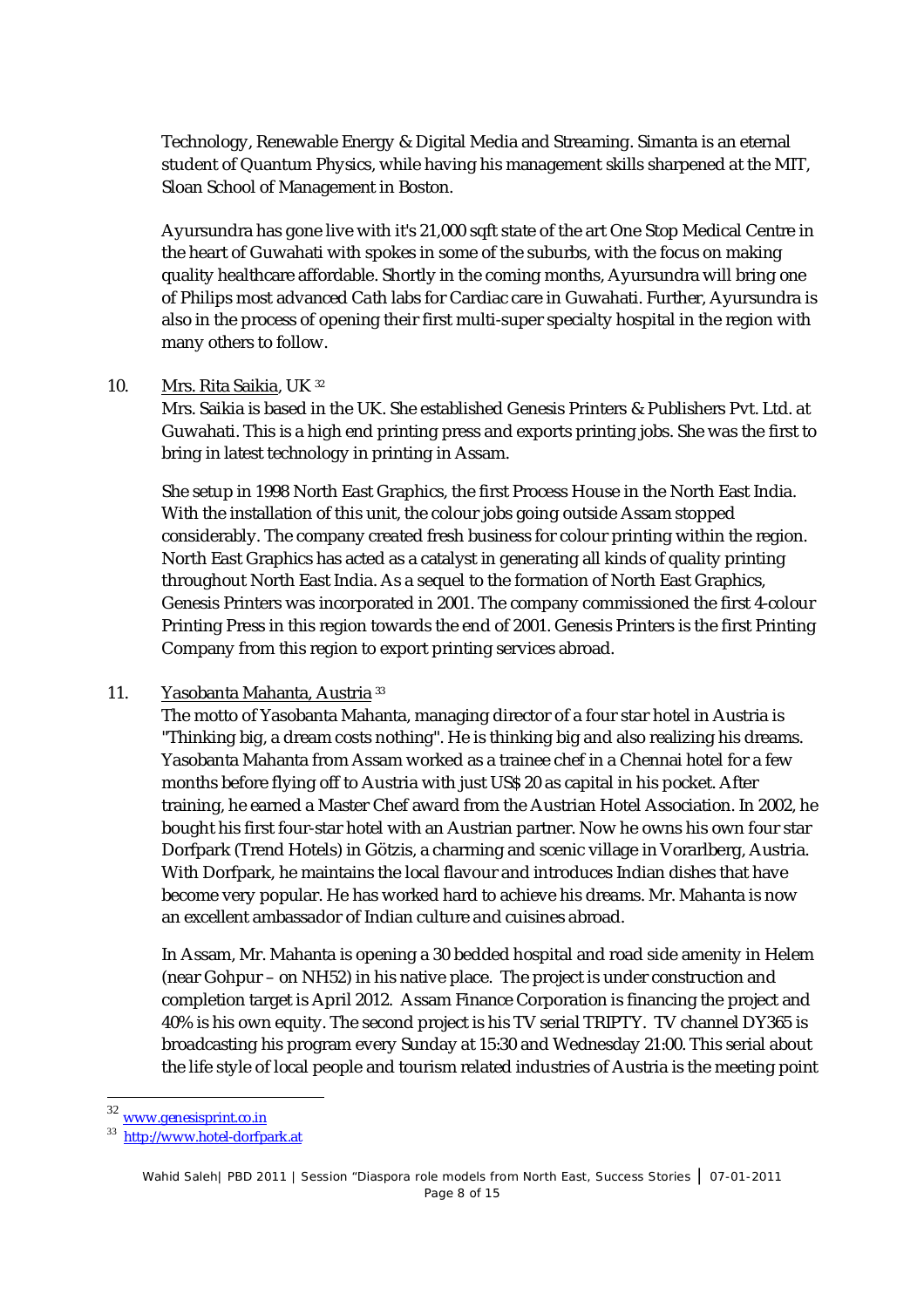of four countries – Germany, Lichtenstein, Switzerland and Austria.

## 12. Amulya Baruah, UK <sup>34</sup>

"Plus One Design" is a privately owned, independent design company in London, U.K. The company was established in 1998 by Amulya Baruah, an internationally reputed graphic designer of Assamese origin. The company is known today especially for "Branding and Packaging". They have designed a wide variety of products and packaging which are enjoying success in many countries e.g. USA, South America, Europe, Middle East and recently in India.

In India, they have redesigned packaging for 2 of the biggest brands: SERVO Engine oils (Indian Oil) and FEVICOL adhesives (Pidilite Industries).

The success behind Plus One Design is their unique ability to provide high-class designs at an incredibly low cost.

Due to the rising cost of design development in the U.K., Plus One Design has set up a production studio in India in 2004. Today, they have a team of 30+ highly skilled people who are producing precision artwork, graphics, 3D drawings and prototypes etc. at a much lower cost. They provide the Creative Concepts & Directions from the U.K. and the Indian studio takes care of the production & final deliveries. This has proved to be the winning formula for their clients, as they are continuing to receive the same guaranteed quality of creativity from the design head Amulya Baruah in London, but now, at half the cost. Recently they have received an invitation from a Brazilian company to redesign their products and brands. Plus One has also entered the Israeli market last year to design food packaging.

13. Dr. Tonmoy Sharma, USA 35

Dr. Tonmoy Sharma of Guwahati, has specialized hospitals Sovereign Health of California for treatment of concurrent behavioural health issues known as Dual Diagnosis or Co-Occurring Disorders. He started the Sovereign GEMS Hospital situated at Mavelikara, Alappuzha, Kerala <sup>36</sup> and plans to start one in Guwahati. Dr. Sharma also started the Cognition Group which is a global company that provides CNS scientific knowledge, technological innovation and project management expertise to the biopharmaceutical industry with offices in Delhi and Guwahati.<sup>37</sup>

14. <u>Dr. Pervez Ahmed, CEO & Managing Director Max Healthcare Institute Ltd</u>. 38 Dr. Ahmed was born in Shillong. After his MBBS and one and half years residency at a hospital in New Delhi he left for New York. Since 1977 he has been involved in academic

<u>.</u>

<sup>&</sup>lt;sup>34</sup> www.plusone-design.com

<sup>35</sup> www.sovhealth.com

<sup>&</sup>lt;sup>36</sup> http://www.sovhealth.com/sovereigngems/location.html

<sup>&</sup>lt;sup>37</sup> https://www.cognitiongroup.com

<sup>38</sup> http://www.ifc.org/ifcext/che.nsf/AttachmentsByTitle/2009HealthConferenceBios/\$FILE/Speaker\_bios-05.05+1pm\_FINAL.pdf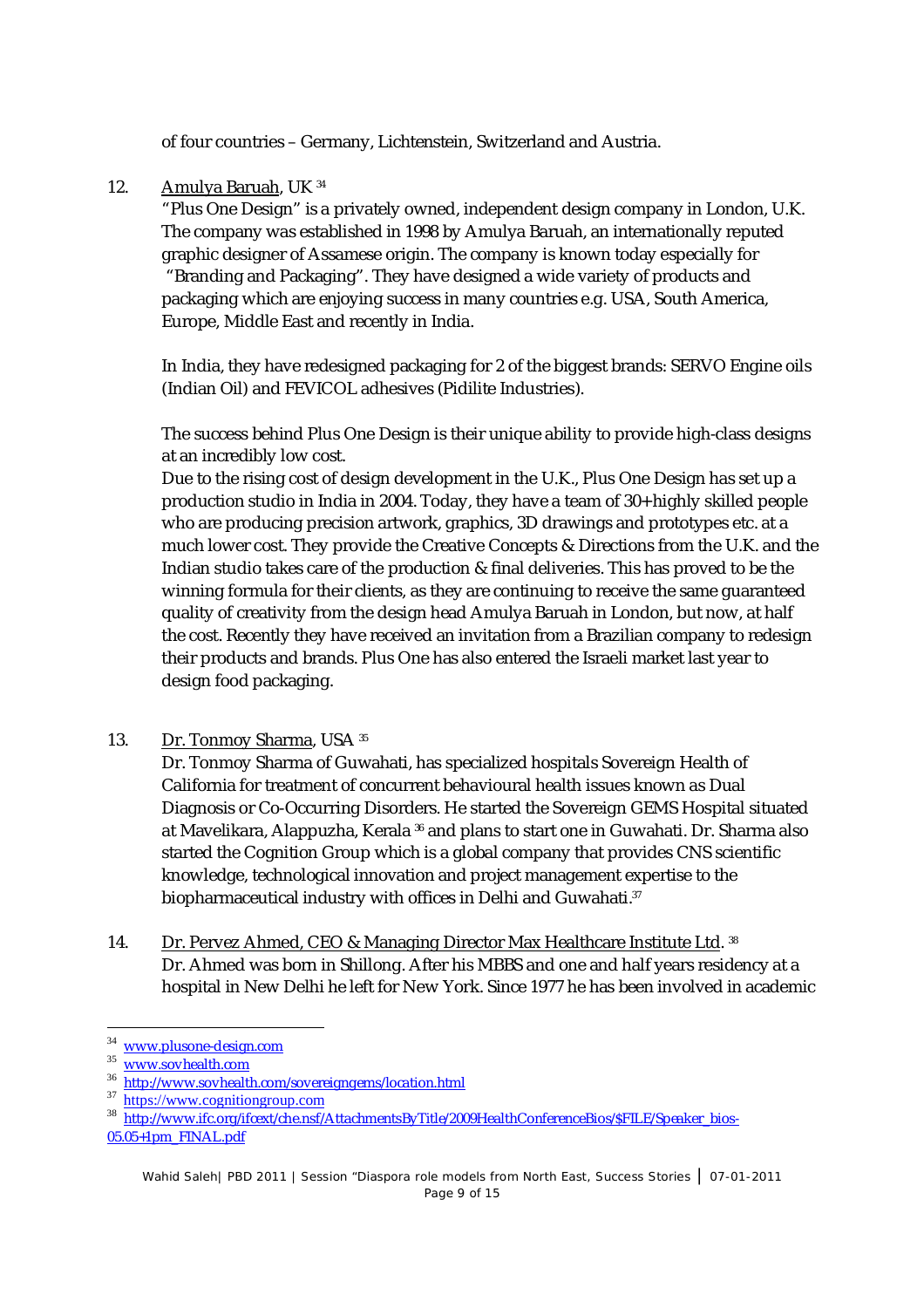Medicine at SUNY, Downstate. He has been Physician In-charge of ICU and been Director of Critical Care Medicine at Brookdale Hospital Medical Centre. Dr. Pervez Ahmed has been an active participant in healthcare related fields especially in development of standards of critical care medicine in New York. He has been Course Director of many Internal Medicine and Cardiology review courses at Brookdale and participant in clinical studies. He was also responsible for a start up extended care Rehab facility in New York. He has extensive experience in Healthcare Management. Dr. Perez Ahmed was a Board Member of Max Healthcare Institute Ltd. from 2005 to 2007, and then Executive Medical Director from 2007-2009, and now CEO & Managing Director of Max Healthcare Institute Ltd.

#### 15. Iftikar Ali Ahmed, USA

Mr. Iftikar Ahmed, General Partner of Oak Investment Partners. He currently focuses on investing across the technology sector, with an active interest in communications, clean energy, and consumer internet companies. He currently serves on the board of Affinity Media, (USA), Giosis Gmarket (Tokyo), Kayak (USA), Tikona Digital Networks (India), and Wonga (UK).

Prior to joining Oak, Mr. Ahmed worked as an investment professional at Goldman Sachs, in Hong Kong and New York, with their Special Situations and Private Equity groups. He also spent a few years with the venture capital arm of Fidelity Investments in Boston.

After receiving his undergraduate degree in engineering from the Indian Institute of Technology, New Delhi, he held a number of operating and business positions with Schlumberger-Wireline & Testing across the Middle East, North Africa and the North Sea Region. Mr. Ahmed earned his MBA from Harvard Business School, where he graduated with High Distinction and was selected to be a Baker Scholar.

Mr. Ahmed and his wife Mrs. Shalini Ahmed, who is also a graduate of Harvard Business School, have sponsored a Fellowship (The Shalini and Iftikar Ahmed Fellowship) at Harvard Business School to financially support and encourage women to undertake higher education in business.

Mr. Ahmed also chairs and supports a philanthropic foundation established in the memory of his father, the Julhash Ali Foundation (JAF) that offers financial and nonfinancial support to the financially disenfranchised people of Assam in pursuing both professional and vocational education.

On the 8th October 2010, His Excellency, the Governor of Assam Mr. J. B. Patnaik, inaugurated the Julhash Ali Library of the Don Bosco Institute of Management (DBIM), a post-modern library meant precisely for the B-students, incorporating the latest technologies. The Library and its ongoing operations are supported and sponsored by Mr. Ahmed and the JAF.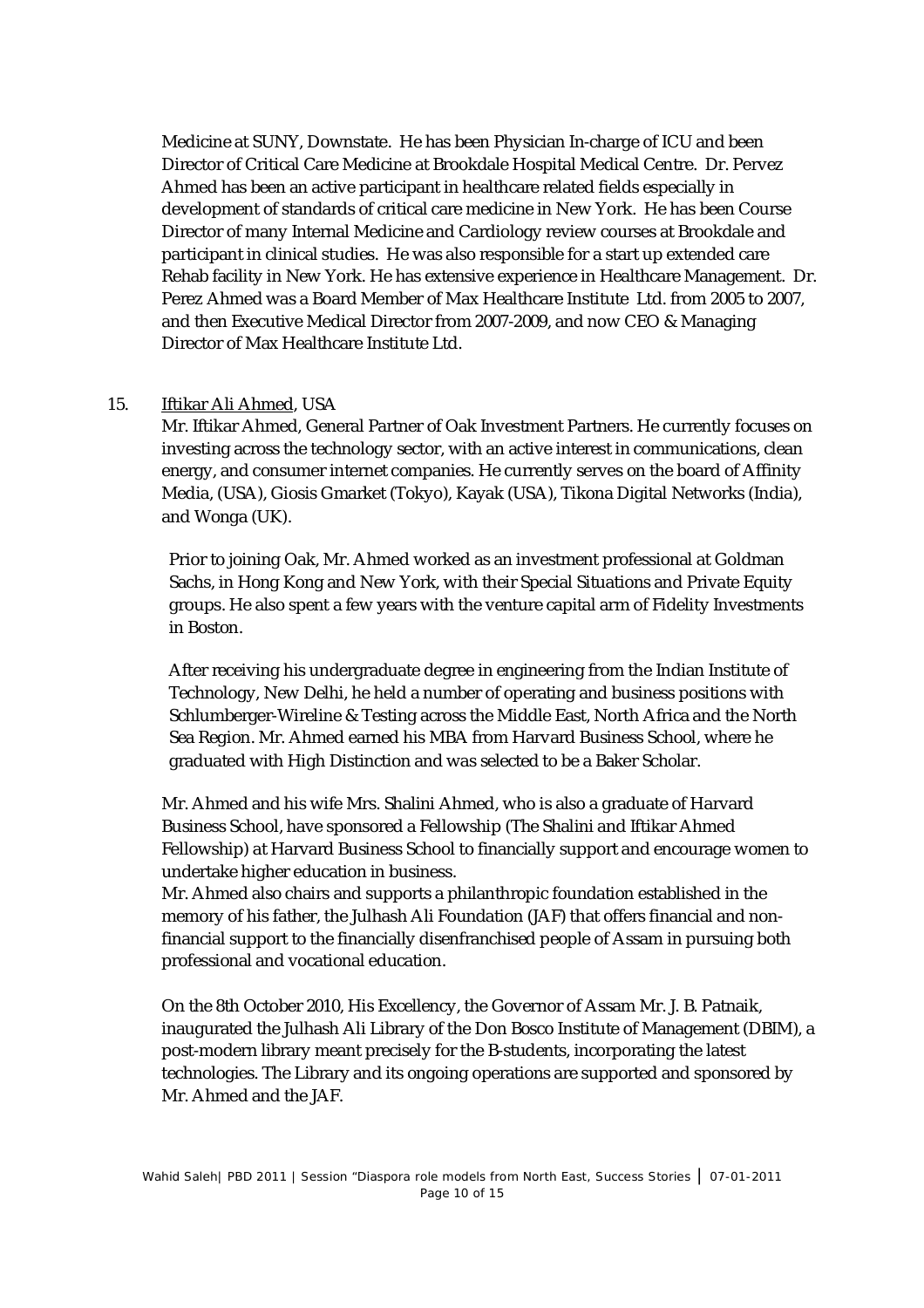On 9th October, 2010, the Hon'ble Minister of Industries in Assam, Mr. Pradyut Bordoloi, inaugurated the MouiZori Business Incubation Center (BIC) at the DBIM. The BIC <sup>39</sup>was a brainchild of Mr. Ahmed and he matched the aggregate contribution of his fellow classmates (from the Class of 1987 of Don Bosco School, Guwahati) in financially supporting the establishment of the BIC. The goal of the BIC is to encourage entrepreneurship amongst the youth of Assam and the North Eastern Region (NEI).

Currently, Mr. Ahmed is engaged with the Father V.M. Thomas (his Principal from High School who is currently the Director of the Don Bosco Institute of Management) in developing plans for a multi-purpose conference center and a hostel for underprivileged youth in Assam.

#### 16. Dr. Musahid Ahmed, USA

Dr. Musahid Ahmed is a scientist hailing from Assam and is presently working as a senior scientist at Lawrence Berkeley National Laboratory, California, USA. In 2010 he has been elected as a fellow to the American Physical Society for his outstanding contribution to physics. Dr. Ahmed is in the USA since 1995 and his research encompasses fundamental studies which are relevant to energy and environmental processes. With his research Dr. Ahmed achieved accolades in the USA.

He was born in Digboi and did his schooling at Scindia school in Gwalior. Later he obtained his bachelor's degree in chemistry from Delhi University in the year 1985 and the same year he joined for the Ph.D. programme in Cambridge University in the UK and obtained his Ph.D. in 1989. He did his Post Doctoral research in University of Leicester, University of Manchester in UK and at Max Planck Institute in Germany.

Dr. Ahmed has published more than 80 research papers in various Scientific Journals including "Science". He has been invited for talks in his field of interest by various scientific communities for conferences and seminars held in the USA, Japan, Taiwan, Jordan, China, Germany, Greece, UK, India and France. In March 2009, he was a visiting lecturer at the Abdus Salam International Center of Theoretical Physics in Trieste, Italy.

Dr. Ahmed is also a member of American Chemical Society, American Physical Society and American Association of Advancement of Science.

## 17. Dr. Jayanta Madhab, India

Dr Jayanta Madhab had his early education in Jorhat. He did his M.A. in Economics from Gauhati University. After a stint at The Assam Tribune he went to the London School of Economics and Political Science. He received his doctorate in economics in 1962.After a short stint at LSE he came back to India and joined the West Bengal Government as Fiscal Scientist. After working for five and half years and going up the ladder he joined the Asian Development Bank in Manila. Moving up the ladder, first he became the Country Manager, then when the energy crisis erupted he was appointed as Energy Advisor and after a few years he was appointed as Director General of a Department.

<sup>-</sup><sup>39</sup> http://mouizori.com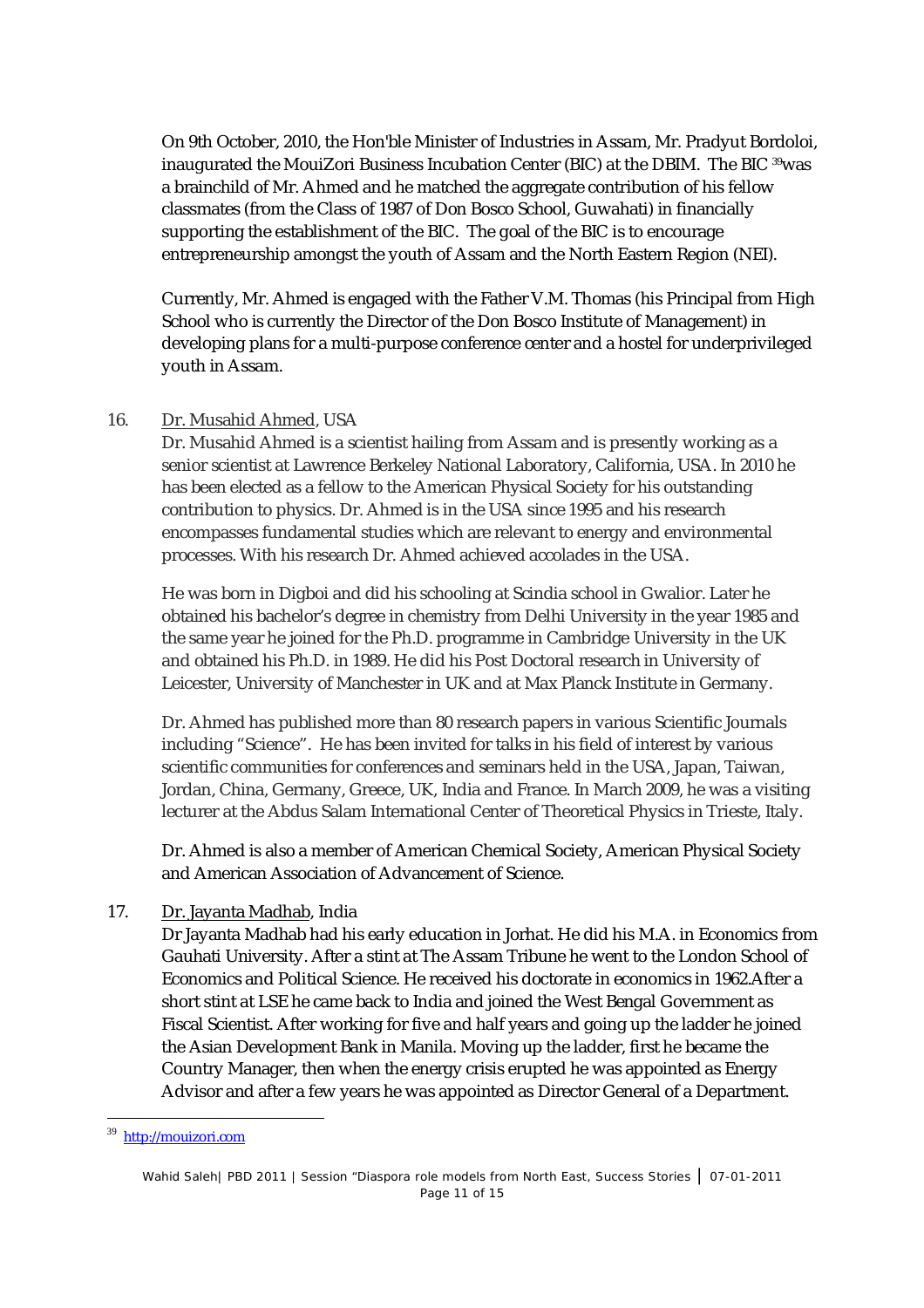Upon retirement from ADB, he came back to India and set up a private sector bank. Soon after he focused his attention to the less developed North Eastern India leaving the bank to be managed by others. He was chosen as the first Chairman of the North Eastern Development Finance Corporation Ltd. to steer the new organisation. Having established the organisation which became the main financing organisation for the North East, he worked as Economic and Financial Advisor to the Chief Minister for six years (2003-09. He was a member of the Prime Ministers Commission on the North East. He served in a number of committees and commissions on the North East and Assam He wrote and still contributes extensively on North East Economy. Currently he is the Chairman of the National Mission on Bamboo application, Rashtrya Grameen Vikas Nidhi, Foundation for Social Transformation, and Astha Bharati.

#### 18. Abhijit Barooah, India

Mr. Abhijit Barooah is the founder and managing director of Premier Cryogenics Ltd and Assam Air Products Pvt. His company produces liquid nitrogen medical and highaltitude oxygen, and other industrial gases which are used in sectors from oil to hospitals. He opened his first factory in 1986 in Sivasagar to supply liquid nitrogen to the public sector exploration and production firms. Assam Air Products operates in Sivasagar and North Lakhimpur. Premier Cryogenics in Guwahati started operation in 1996. Apart from supplying liquid nitrogen, Premier Cryogenics also bottles oxygen for high altitude use by the aviation industry and the Indian Air Force. Nitrogen is also used by food processors and packagers.

Mr. Abhijit Barooah is exploring new areas. He has bought a franchise of VLCC Institute of Beauty, Health and Management, and training and educational institute NIS Sparta Ltd, a division of the Reliance-Anil Dhirubhai Ambani Group.

Mr. Abhijit Barooah is the leading example of Assamese entrepreneurship who encourages fellow entrepreneurs and investors in the North-East to rid themselves of a defeatist mindset. He chairs the state council of industry body Confederation of Indian Industry and is a member of the governing body of Assam Institute of Management, Guwahati.

#### 19. Mr. Sandy K. Baruah (Mr. Santanu K. Baruah)

Sandy Baruah served as President George W. Bush's last Administrator of the U.S. Small Business Administration (SBA). Prior to leading the SBA, Baruah served as U.S. Assistant Secretary of Commerce.

Prior to his service in the Bush Administration, Baruah was a corporate mergers and acquisitions consultant for the Performance Consulting Group. He also served in the Administration of President George H. W. Bush (1989–1993) and was on the staff of U.S. Senator Bob Packwood (Oregon).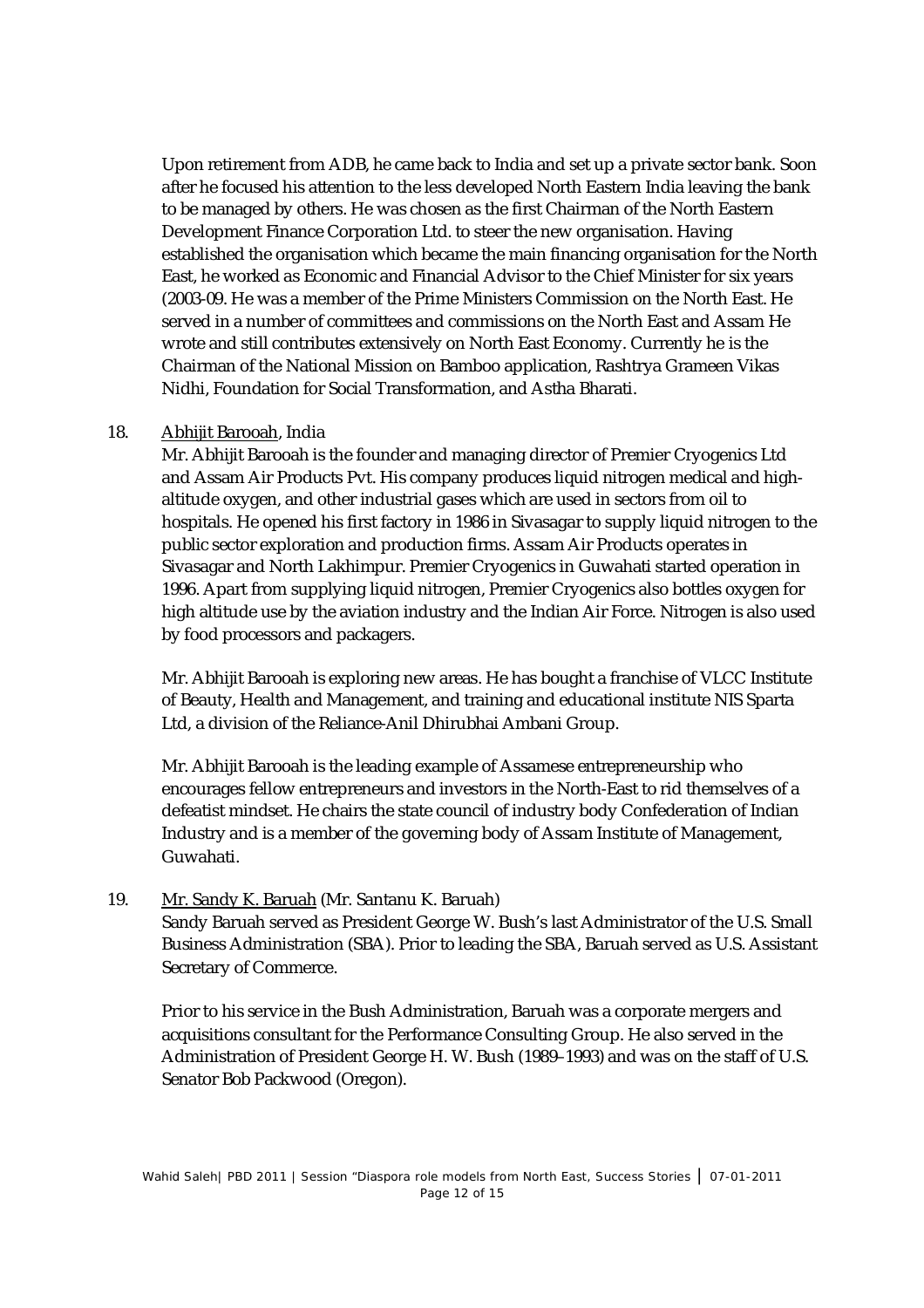After leaving his most recent government service in early 2009, he was a Distinguished Fellow at the U.S. Council on Competitiveness, a Washington, D.C. – based think tank comprised exclusively of corporate CEOs, university presidents and labor leaders. In 2010, Baruah was named President and Chief Executive Officer of the Detroit Regional Chamber. The Detroit Regional Chamber is the largest local chamber of commerce in the United States.

#### 20. Dr Najeeb Rahman , UK

Dr Najeeb Rahman was born in Dubai and moved to England to study Medicine in 1995. A graduate of Leeds Medical School in the year 2000, Dr Najeeb is now working as a Specialist Registrar in Emergency Medicine, based in West Yorkshire. In addition to his professional medical qualifications, Dr Najeeb has also obtained a Diploma in Humanitarian Assistance, as well as a Diploma in Public Health.

He has been engaged in international humanitarian assistance over the past 10 years with the medical charity Doctors Worldwide <sup>40</sup>, of which he was chairperson between 2004-2010, and remains on the Board of Trustees. In this capacity, he has helped in the medical response in post-conflict Kosova, refugee crisis in Ingushetia, Russia, after the tsunami in Sri Lanka, the earthquake and more recent flooding in Pakistan, the Haitian Earthquake <sup>41</sup> and following cyclone Nargis in Myanmar. Apart from disaster response, Dr Najeeb has been keenly involved in pushing forward the development agenda, where local partnerships and skills exchange have been the cornerstone for other projects in Africa and Asia, and has visited Niger, Uganda, Congo (DRC) to help with project development. In August 2010, he coordinated the flood aid from Leeds, UK to Pakistan. 42

In other activities, Dr Najeeb was closely involved with the Leeds Faiths Forum <sup>43</sup>, a local interfaith group, and helped organise their successful conference on Faith and the Environment. He also sells 'Zaytoun'<sup>44</sup> ehtically-traded Palestinian produce from his garage, in keeping with the philosophy of trade being better than aid. He aspires to bring some of his skills, thinking and experience back to Assam in the near future, along with his wife and three children so that they can gain an understanding of their heritage, and the value of a more comprehensive world view.

#### 21. Dr. Karuna Sagar Das, UK – Promotion of Indian Culture

Dr. Das is in the UK for more than 32 years. He is a medical doctor by profession and a philanthropist. Dr. Das left Assam but Assam never left him. He has taken a number of reputed artistes from Assam to perform in front of audiences in the UK. Dr. Das took Assam to England. He gave a taste of Assam to the NRIs and Non-Resident Assamese as well as to the Britons. Dr. Das not only invites the artists and the groups to perform in UK, but he also sponsors the events from his own pocket. He is a torch bearer of

um<br><sup>40</sup> www.doctorsworldwide.org

<sup>41</sup> http://news.bbc.co.uk/local/leeds/hi/people\_and\_places/religion\_and\_ethics/newsid\_8483000/8483235.stm

<sup>&</sup>lt;sup>42</sup> http://news.bbc.co.uk/local/leeds/hi/people\_and\_places/newsid\_8918000/8918770.stm

<sup>43</sup> http://www.riponleeds.anglican.org/interfaith2.html

<sup>&</sup>lt;sup>44</sup> http://www.zaytoun.org/distribution/regional-distribution/#WestYorkshire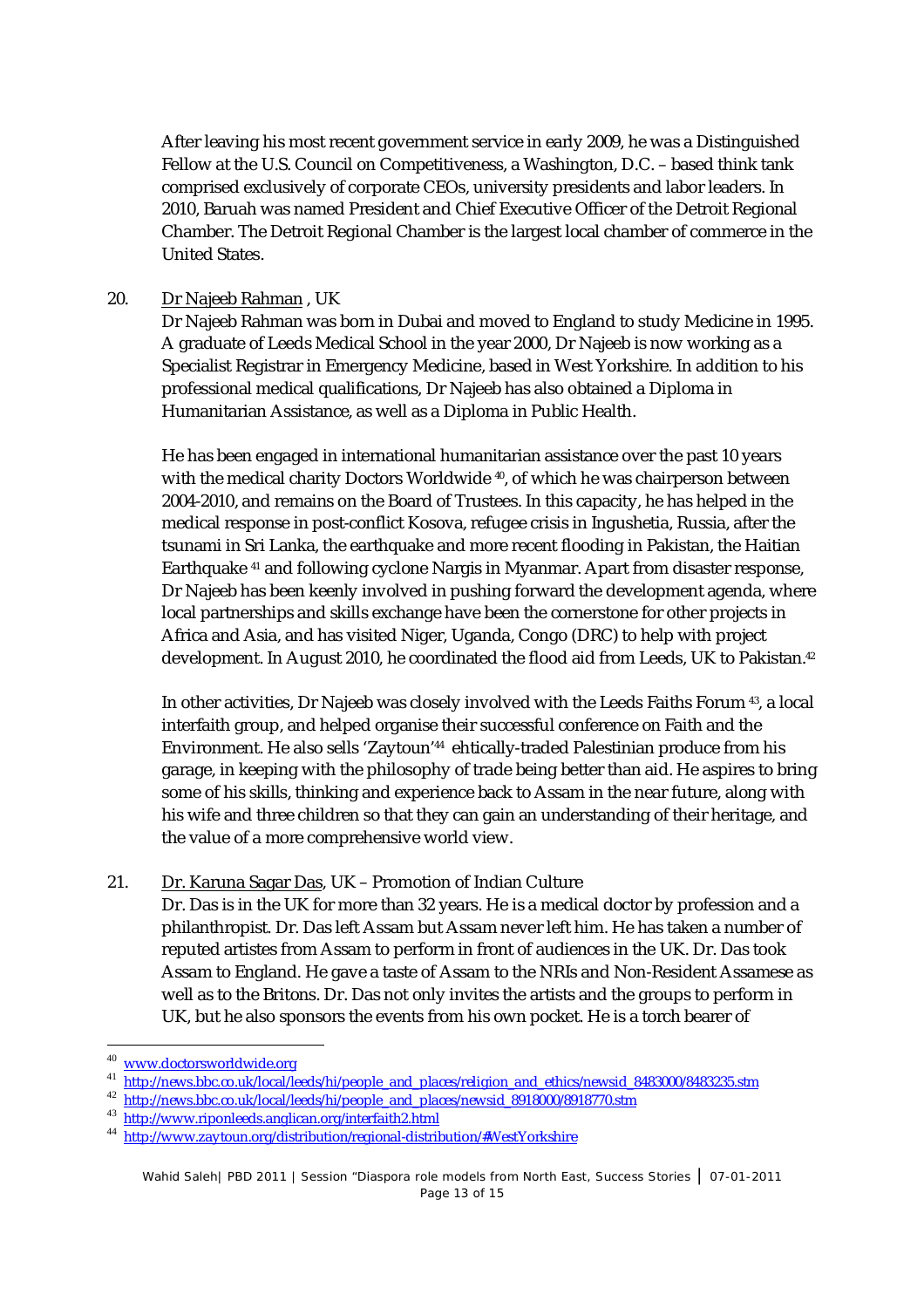Assamese culture and traditions. Without sacrificing personal comfort, security and lifestyle one can still help others when support is needed. In this area Dr. Das is an example for others.

For the last 12 years Dr. Karuna Das is publishing "Luit to Thames ", a yearly journal. The idea is to build a socio-cultural bridge between the river Thames and Brahmaputra (Luit). This is also a medium for the exchange of ideas, culture, information and knowledge between the two very distant lands and different civilizations. The entire cost of this literary venture is also borne by Dr. Das.

Dr. Karuna Das is an example of a success story of an Assamese Diaspora who is promoting the culture of India in the country where he lives.

These are some of the examples of successful Assamese Diaspora.

There is a saying "Tell me and I'll forget; show me and I may remember; involve me and I'll understand." So get involved. Get as much exposure as possible. Keep abreast with current trends and be flexible with your career and dare to take risk.

But there is also another India – the modern India where a person with dreams, motivation and determination can make his dreams come true. He can make it happen here in India. For this he does not have to cross the seven seas.

## Ms. Indrani Medhi, India <sup>45</sup> | <sup>46</sup> | <sup>47</sup> | <sup>48</sup>

For me Ms Indrani Medhi, a young innovator is an example of modern India. Ms Medhi was featured in the coveted list of "50 Smartest People in Technology" in 2010 by Fortune magazine. She was named a "Global Forum Visionary" by Fortune. She won IBN18 Network's "Young Indian Leader" award. Lately Ms. Medhi was listed in the MIT Technology Review's TR35 list of "outstanding innovators" under the age of 35. Ms. Indrani Medhi is an Associate Researcher in the Technology for Emerging Markets Group at Microsoft Research India in Bangalore. Her current work has been in User Interfaces for Illiterate and Semi-Literate Users.

## Parijat Academy and Uttam Teron

Another role model for me in India is Mr. Uttam Teron of Parijat Academy from Pamohi, near Guwahati. Mr. Teron, a young man graduated in 1999. He had saved Rs. 800/- from the fees he received from private tuition. With that amount, he got a pair of desks and benches and set up to start a school. He started Parijat Academy on 18th January 2003 with 4 students, one boy and three girls - a school for underprivileged children.

 45 http://research.microsoft.com/en-us/people/indranim

<sup>46</sup> http://www.technologyreview.com/TR35/Profile.aspx?TRID=983

<sup>47</sup> http://tech.fortune.cnn.com/2010/07/09/the-50-smartest-people-in-tech/

<sup>&</sup>lt;sup>48</sup> http://money.cnn.com/galleries/2010/fortune/1006/gallery.global\_forum\_visionaries.fortune/7.html